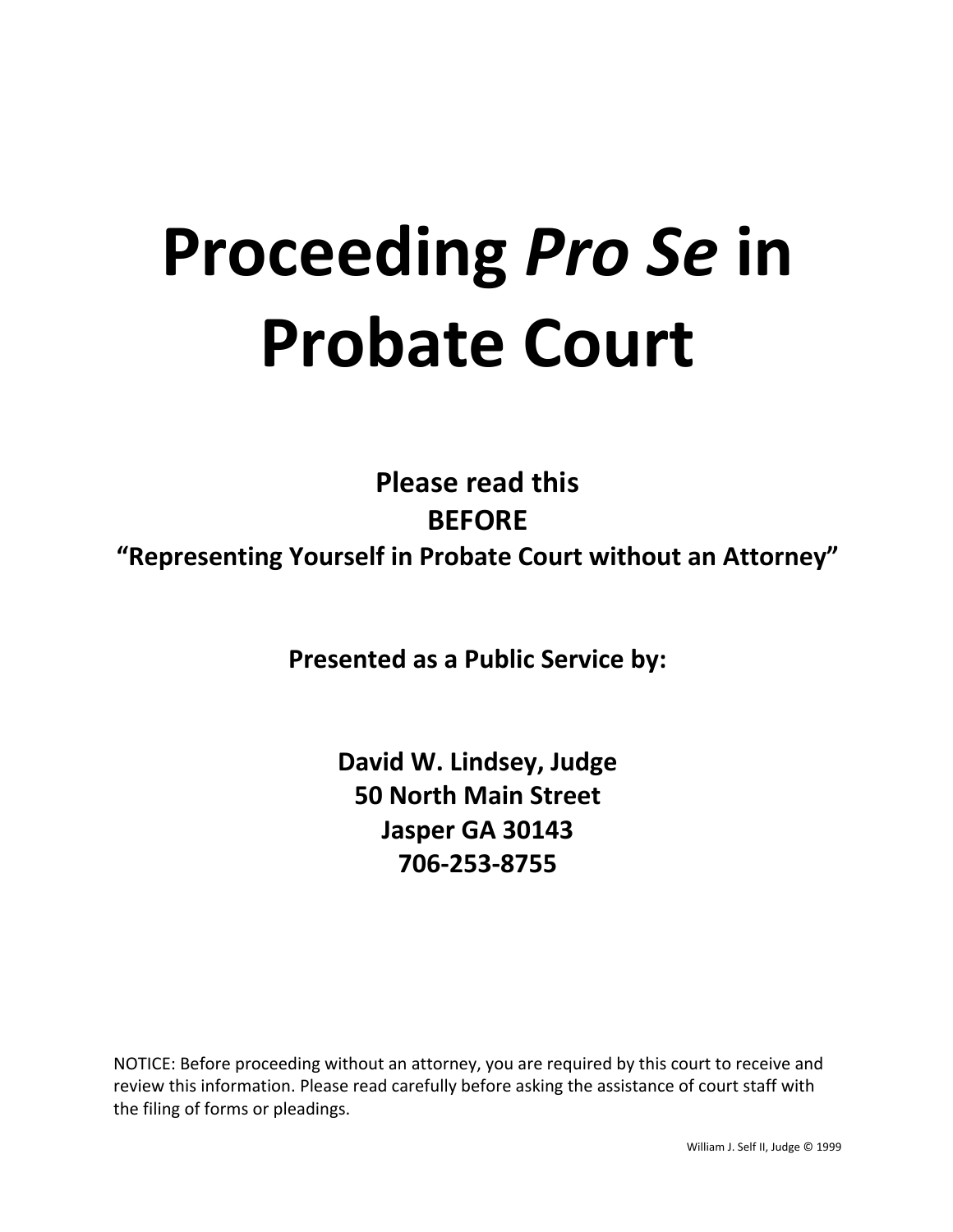### **GEORGIA PROBATE COURT STANDARD FORMS**

Many of the usual and ordinary proceedings filed in probate court require the use of standard forms approved in accordance with the Uniform Probate Court Rules established by law.

The Probate Court gladly provides to citizens of this County and to others desiring to file proceedings in this Court copies of the Georgia Probate Court Standard Forms as required by law. These forms are printed or reproduced at taxpayers' expense; therefore, unless a true need is demonstrated, only one set of a requested form will be provided. Georgia Probate Court Standard Forms may be reproduced on copy machines, and exact reproductions are acceptable for filing in any probate court. The forms may also be re-created in computer word processors, but re-printed or recreated forms must contain a certificate that the content is identical in all materials aspects to the standard form except for additions and deletions as noted. 

The standard forms are primarily for use in the initial filing of new proceedings. There is not a standard from for every possible proceeding or pleading which may be filed in probate courts. In particular, there are no standard forms for the filing of most objections, caveats, answers or responses or for the many motions and discovery pleadings which may be filed.

#### **REPRESENTATION BY AN ATTORNEY AT LAW**

While you are not generally required to have an attorney, you are encouraged to seek legal advice on all matters of legal importance. It is suggested that you seek advice in probate matters from an attorney who practices probate or estate law. The attorney can assist you in determining which proceeding is the most appropriate for your particular situation and can discuss fully with you the benefits, if any, in considering alternative proceedings. Very often, there are other matters related to probate proceedings (e.g. tax returns, preparation of deeds, title transfers, benefit claims, creditor notices, debtor demands, etc.) which may also make it appropriate or necessary to seek the services of an attorney.

#### **PROCEEDING WITHOUT AN ATTORNEY "PROCEEDING PRO SE"**

If you proceed without an attorney, i.e. pro se (a Latin phrase meaning "for one's self"), it will be your responsibility to determine or select the proceeding appropriate to your situation. The staff of the Probate Court may not make the determination or selection for you, since to do so may constitute the unauthorized practice of law, a misdemeanor crime under Georgia law. Neither the Court nor the County can accept responsibility for incorrect decisions made by the staff, and they have been directed to refrain from giving that kind of advice.

It will also be your responsibility to properly complete all forms, which must either be typed or legibly printed, and to assure the sufficiency and accuracy of all required information. The staff is not permitted to perform clerical tasks for the public and cannot accept responsibility for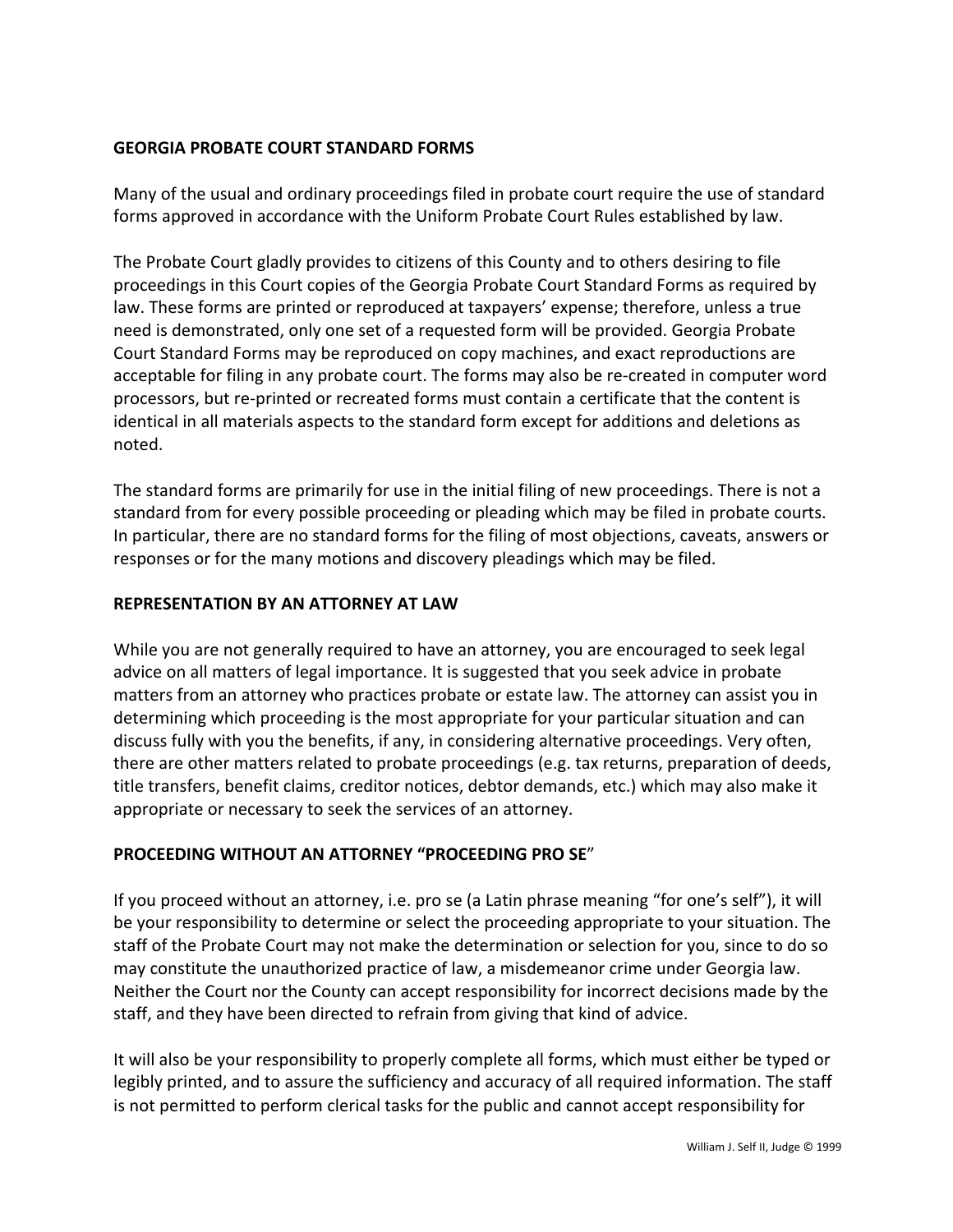determining the legal sufficiency of the information required for any proceeding or form. The staff will be able to answer any basic questions about the standard forms and about any deadlines for the filing of proceedings. They will also be able to schedule uncontested hearings and tell you how other matters are scheduled by the Court.

The Probate Judge is required by law to remain impartial to all parties. The Judge must treat every case as though it may be contested. Therefore, the Judge also may not advise you on which proceeding is the most appropriate to your case. The Judge is prohibited from discussing the facts or evidence in any contested case with one party unless all parties are present or represented. You should not ask to discuss your case privately with the Judge, and you should understand if the Judge stops any discussion which appears to require the presence of others.

Furthermore, if you proceed without an attorney, it will be your responsibility to make arrangements for personal service on all persons upon whom personal service is required, to assure the filing of a proper return of service on all such persons, to assure the publication of any notices not performed by the court or its staff, and to secure the presence of or interrogatories from any witness whose testimony is necessary under law or desired by you for the presentation of your case. If the matter is contested, it will be your further responsibility to prepare yourself and your case for trial, including the pursuit of and response to discovery. It is the responsibility for all such matters which would be assumed by an attorney employed to represent you, and you are again encouraged to consult first with an attorney before deciding whether to proceed pro se.

#### **PENALTIES FOR FILING FRIVOLOUS PLEADINGS**

Caution is particularly given to persons representing themselves in court that there are provisions under Georgia law for the assessment of penalties against anyone who files false, frivolous, vexatious or groundless pleadings. These penalties may include the dismissal of such pleadings, the assessment of costs of court and attorney's fees against the offending party, and other remedies appropriate to the particular case. Additionally, there are similar penalties for the failure or refusal, without just cause, to respond to proper discovery requests.

Generally, one must have "legal grounds" for objecting to or for filing a caveat to a probate proceeding. Because of the penalty provisions briefly discussed above, it is especially recommended that legal advice be sought before the filing of an objection or caveat to a pending probate proceeding.

#### **COURT COSTS**

There is a cost set by law for the filing of every new probate proceeding, as well as for most pleadings filed after the initial filing, including objections, caveats and claims.... Unless otherwise ordered or directed by the court, costs are the responsibility of the person filing the original proceeding, and full payment of any balance due may be required prior to issuance of a